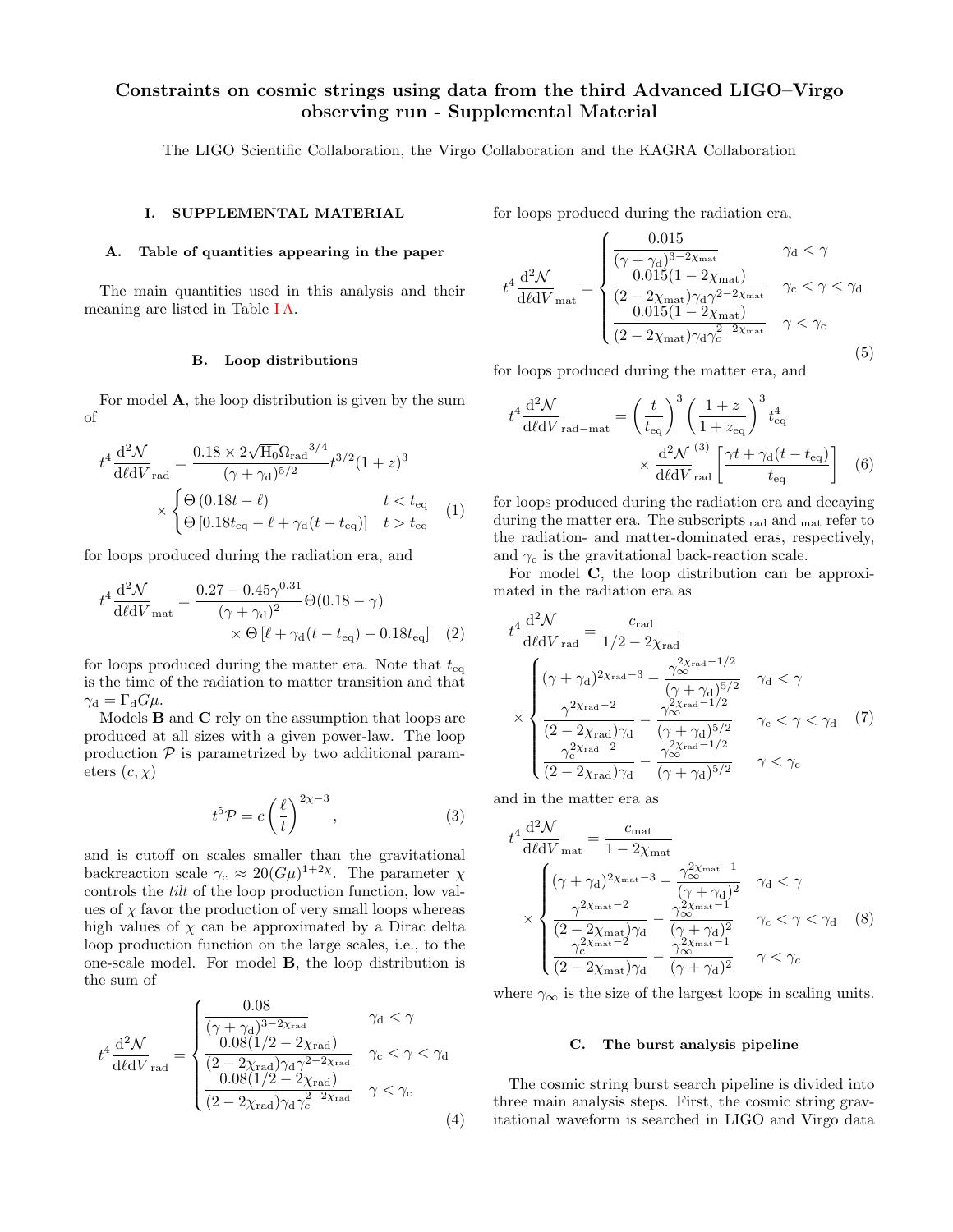| G                      | Gravitational constant                                                                                |
|------------------------|-------------------------------------------------------------------------------------------------------|
| $\boldsymbol{z}$       | redshift                                                                                              |
| $\mu$                  | string tension                                                                                        |
| $N_{\rm c}$            | average number of cusps per loop oscillation                                                          |
| $N_{\rm k}$            | number of kinks                                                                                       |
| $\Gamma_d$             | dimensionless decay constant of cosmic strings                                                        |
| $g_1, g_2$             | dimensionless prefactors for the GW amplitude and beaming angle                                       |
| ł.                     | cosmic string loop length                                                                             |
| $\gamma \equiv \ell/t$ | loop size parameter                                                                                   |
| $\theta_m$             | beaming angle for GW emission                                                                         |
| $P_{\rm gw}$           | power of GW emission of cosmic strings                                                                |
| $R_i$                  | GW burst rate                                                                                         |
| $n(\ell,t)$            | number density of cosmic string loops with length $\ell$ at t                                         |
| $\Omega_{\rm GW}(f)$   | present fractional GW energy density spectrum                                                         |
| $\mathcal{L}$          | likelihood used in the Bayesian analysis                                                              |
|                        | $p(\text{parameters} I)$ probability density distribution of "parameters" given prior information "I" |

TABLE I. Table of quantities appearing in the paper.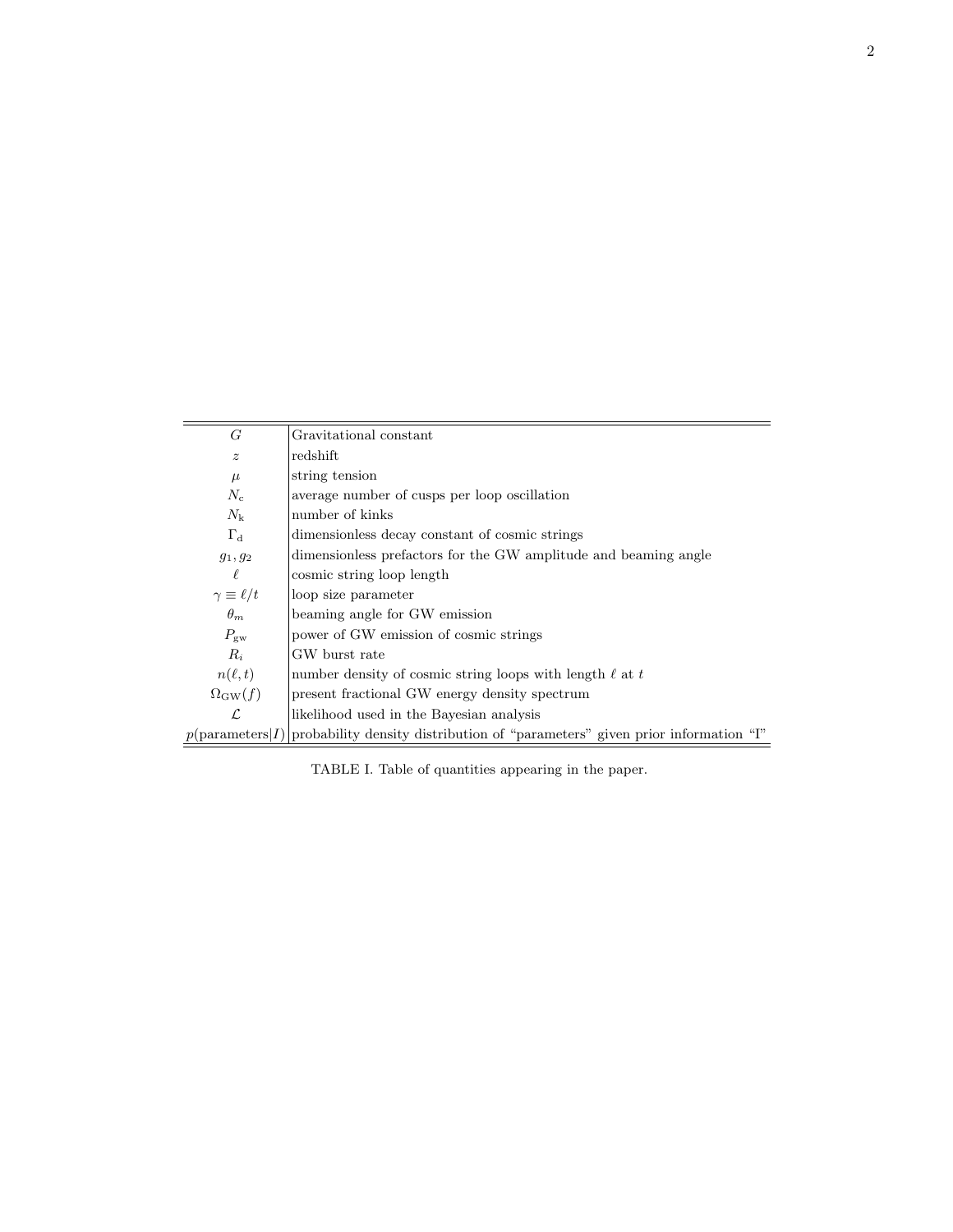using match-filtering techniques. A bank of waveform templates is chosen to match the expected signal in the frequency domain:

$$
\tau_{i,j}(f) = Af^{-q_i} \Theta(f_j - f) \Theta(f - f_l). \tag{9}
$$

The spectral index  $q_i$  is taken from Eq. (1) of the PRL for cusps, kinks or kink-kink collisions. The waveform frequency  $f$  is limited in range using the Heaviside function Θ. The low-frequency cut-off  $f_l$ , resulting from the size of the feature producing the gravitational waves, takes values well below the sensitive band of the LIGO and Virgo detectors. We take  $f_l = 16$  Hz. The high-frequency cutoff  $f_i$  is a consequence of the gravitational-wave emission being observable only within a (frequency-dependent) viewing angle  $\theta_m$ , given in Eq. (3) of the PRL. The angle between the line of sight and the gravitationalwave direction,  $\theta$ , must be smaller than  $\theta_m/2$ , yielding  $f < [2g_2\ell(1+z)\theta^3]^{-1}$ . This high-frequency cutoff is unknown and is considered as a free parameter, taking discrete values indexed by  $j$ . When searching for gravitational waves produced by cusps and kinks, we use 31 templates with high-frequency cutoff values distributed between 30 Hz and 4096 Hz and spaced in such a way that we guarantee less than  $0.1\%$  loss in the signal-tonoise ratio due to template mismatch. The cutoffs  $f_i$  are sparser at higher frequencies, with 17 templates below 100 Hz. For kink-kink collisions, the gravitational-wave radiation is isotropic and a single template covering the entire frequency band is used.

The standard matched filter output for template  $\tau_{i,j}$ on the gravitational wave data  $h_{\text{det}}$  is

$$
\rho_{i,j,\det}(t) = 4\Re \int_0^\infty \frac{\tau_{i,j}^*(f)h_{\det}(f)}{S_n(f)} \exp(2\sqrt{-1}\pi ft) \mathrm{d}f. \tag{10}
$$

Here,  $S_n(f)$  is the single-sided noise power spectral density of the detector. It is estimated locally over a few minutes of detector data. The normalization parameter A in each template is determined by [\[1\]](#page-3-0)

$$
4\Re \int_0^\infty \frac{\tau_{i,j}^*(f)\tau_{i,j}(f)}{S_n(f)} \exp(2\sqrt{-1}\pi ft) \mathrm{d}f = 1. \tag{11}
$$

The O3 LIGO–Virgo dataset is analyzed in five consecutive chunks of data to account for the detectors' noise evolution over the entire run. This is because the statistic we use to rank events better separates the signal from noise when the characteristics of the noise are relatively unchanged. The chunk boundaries are defined by sudden changes of sensitivity of one detector and by commissioning interventions, including the 1-month commissioning break in October 2019. The signal-to-noise ratio timeseries  $\rho_{i,j,\text{det}}(t)$  is computed for each detector, accumulating a total of 245 days, 252 days and 250 days for the L1, H1 and V1 detectors respectively. The signal-to-noise ratio time-series are required to be above 3.75 and are clustered among templates. If multiple templates trigger within a 0.1 second window, we cluster the event as a



<span id="page-2-0"></span>FIG. 1. The gravitational-wave spectra for model C-1 for different choices of  $G\mu$  where  $N_k$  is fixed to be 90. The gray band corresponds to the frequency range (20−86) Hz used in the analysis.

single trigger, the parameters of which are derived from the highest signal-to-noise ratio template in the cluster.

After the match-filtering step, a time coincidence is performed pair-wise between the triggers of each detector using a time window wide enough to account for the maximum light-travel time between detectors and calibration time uncertainties of 8ms. A resulting set of double- and triple-coincident events is obtained when at least two detectors are taking data in nominal conditions, yielding a total observation time of  $T_{\text{obs}} = 273.5$  days.

Finally, to discriminate astrophysical signals from background noise, we apply the multivariate method described in [\[2\]](#page-3-1), which uses a set of simulated cosmic string events and typical noise events to statistically infer the probability for a coincident event to be signal or noise. Hence, a likelihood ratio,  $\Lambda$ , is constructed with parameters characterizing the event [\[3\]](#page-3-2). For the O3 analysis, we introduce for the first time the event duration as a new discriminating variable. The event duration is defined as the duration for which  $\rho_{i,j,\text{det}}(t)$  remains above threshold considering all templates  $j$  and using a tolerance of 100 ms. Using this parameter, coupled to the signal-to-noise ratio, allows us to reject a large population of long-duration and low signal-to-noise ratio transient noise events contributing to the search background.

## D. Feature in SGWB constraint for Model C-1

The stochastic gravitational-wave constraint for model C-1 has a special feature, shown in Fig. 3 of the PRL. The appearance of this notch, when  $N_k > 70$ , is induced by the unique behavior of the gravitational-wave spectrum in this model. In Fig. [1](#page-2-0) we compare the correspond